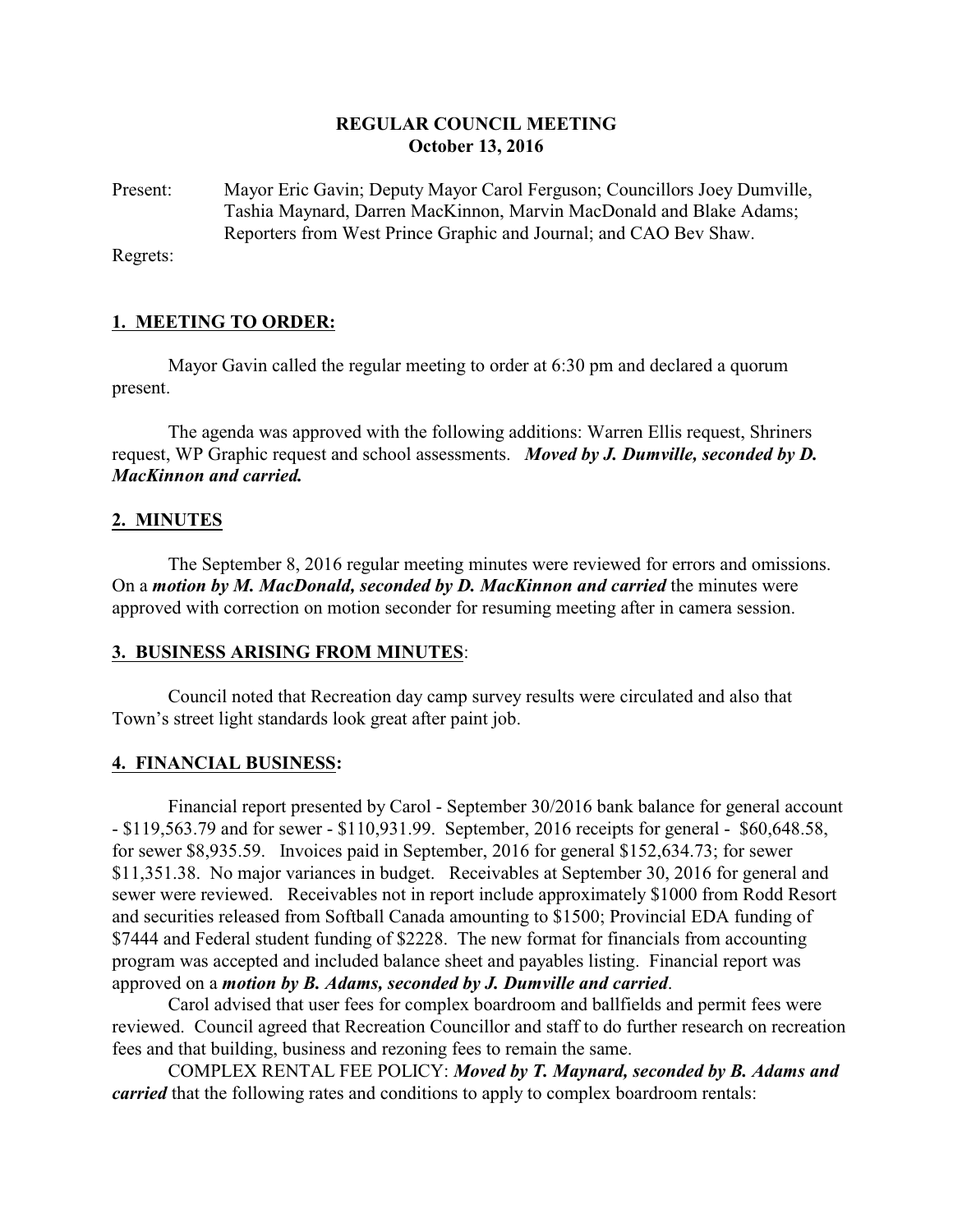- New fees effective October 14, 2016 but excludes existing bookings, to be \$50 + HST for residents of O'Leary and \$75 + HST for non-residents. Any long term advance rentals will be given 90 days under current rate fee before increase is applied.

- New fee structure to include children's parties.

- Councillors, Fire Department members and staff to be charged for use of boardroom the same as above.

- Seniors Club and other non profit groups to continue use free of charge.

# **5. NEW BUSINESS**

RCMP member attended meeting and reviewed the September report. Carol mentioned the significant decrease in fines which had been discussed on two previous occasions with members but to date no explanation has been provided. The officer reported a number of break and enters in town that have been solved, the detachment is currently understaffed but advised he would have the members do more traffic stops. PEI is the only province without a Provincial Traffic Unit and the one the RCMP tried to organize fell through.

*1. Mayor's report* - Eric reported attending the consultation sessions on the schools and the Municipalities Act. Also attended the Canada Games announcement and a 55+ Games meeting.

2. *Administrator's report -* Bev reported EDA and student claims submitted; CWWF sewer project ongoing with possibility of new main line going in this fall; met with Dawn Moase, Theresa Ballum, Occupational Health & Safety; attended and passed First Aid course; attended Municipalities Act consultation and Planning Board meeting. Overtime for Bev currently at 5 hours with 2 weeks less a day vacation time; Dale has 9 hours overtime and is currently on 3 weeks vacation.

# *3. Reports from Departments*

*Development* - Blake reported holding a Planning Board meeting last evening to consider Stanley MacDonald's rezoning request. Talks and pricing are ongoing with the strip mall project and Pate Subdivision. Playground equipment and shed for daycare has arrived but free fencing for CHANCES is no longer available. The town may have some that can be used.

*Fire Department & Police -* Marvin noted that Fire Chief Perry's report was circulated and RCMP officer reviewed their report earlier this evening.

*Recreation -* Jeff's report circulated. Joey highlighted the report saying Terry Fox Run wasn't well attended due to poor weather; Haunted house preparations are underway; 55+ Provincial Games are confirmed for West Prince with Tignish, Alberton and O'Leary hosting; Hockey Classic in November; and Under 18 Nationals awarded to O'Leary for 2017.

*Streets & Sidewalks* - Tashia reported a stop sign at end of Beechwood needing repair. Comments made that Children Playing signs look great and are very noticeable. To follow up with Dawn Moase on speed radars and speed rate signs for side streets.

**Sanitation -** Eric reported that the engineers have been at the lagoon in preparation for project work and also that fill from ditches has been leveled.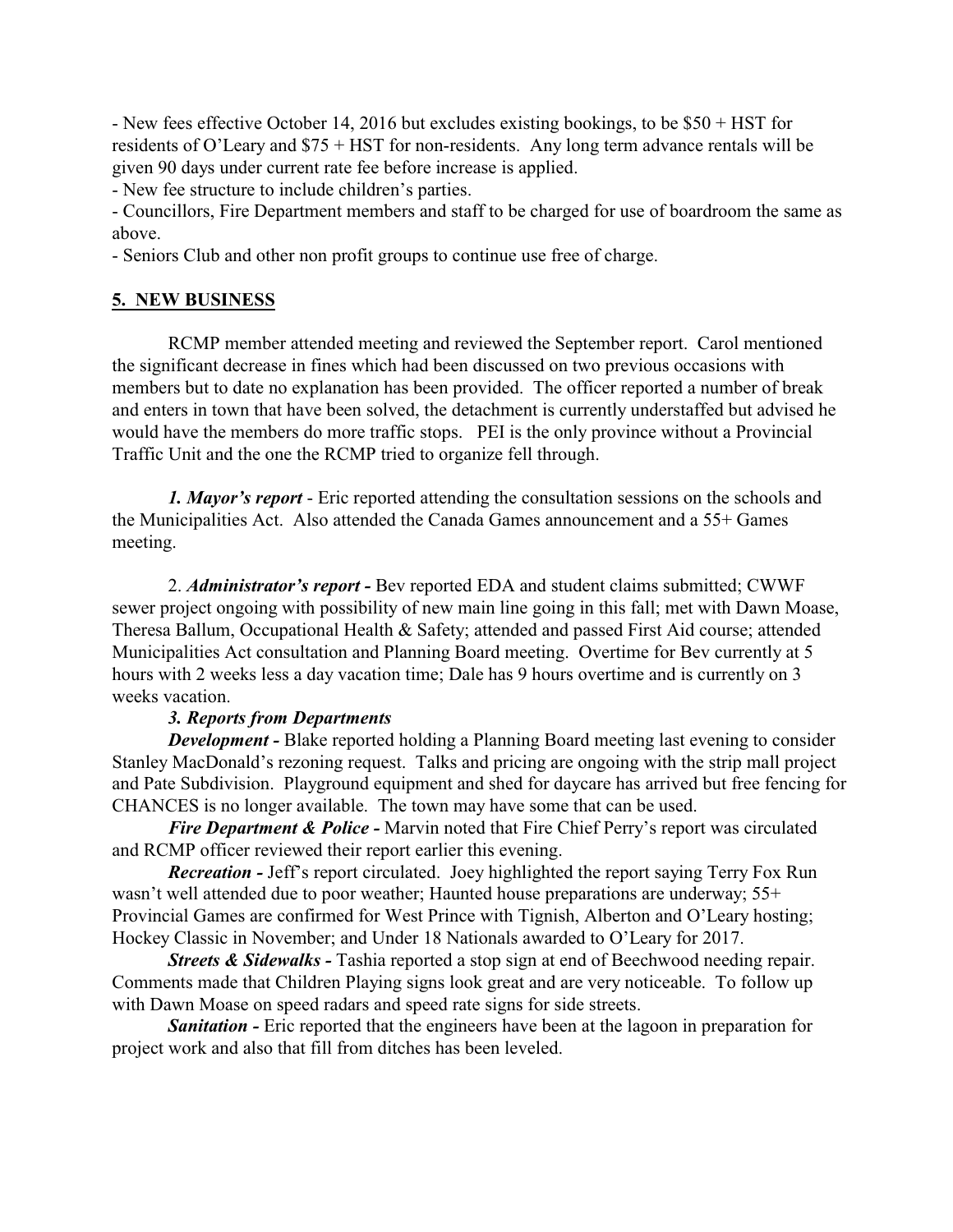*9. Fire Department Bylaw amendment -* Fire Department member, Jason Greenan, joined the meeting to discuss the proposed amendment. Council recommended that amendment be reworded as follows:

Bylaw 12, S 8, ss B - Any new member must, within one year of completion of the 6 month probationary period, be enrolled in the training for and actively seeking Firefighter Level I and be successfully completed within five (5) years of membership enrollment date or shall be dismissed from Fire Department. Five year time frame for completion of Level I and failure to do so will result in dismissal from Fire Department, includes all firefighters currently enrolled in Level I but commencement date is date this amendment becomes effective. This requirement excludes fire department members who are not currently enrolled in Level I training and joined the department before this training was mandatory.

Jason advised Council of considerable water damage to back bay area and to firefighters' meeting room. Darren to meet with Jason tomorrow morning to assess the damage and determine next step.

*4. Fire Dept use of downstairs area - Moved by J. Dumville, seconded by D. MacKinnon and carried* that fire department members be permitted to use downstairs area for training for one year but if any full time tenant becomes available, the fire department will be asked to vacate the area.

*5. Reverse motion re Western Hospital ad - Moved by T. Maynard, seconded by C. Ferguson and carried* that the motion passed at September 8, 2016 Council meeting to support the Western Hospital patient services directory by sponsoring an ad for \$185.00 be revoked.

*6. Knitting group request - Moved by D. MacKinnon, seconded by B. Adams and carried* that 10 black plastic chairs and one wheelchair be donated to the senior's knitting group to take to their new location.

*7. FPEIM semi annual registration -* To register Marvin, Eric, Blake and Bev for semi annual meeting on October 22, 2016 in Summerside.

*8. Doctor reception donation - Moved by C. Ferguson, seconded by T. Maynard and carried* to confirm donation of \$150 to new doctor reception. This request was granted via email survey to Council.

# *9. See above*

*10. Complex cleaning rate - Moved by C. Ferguson, seconded by T. Maynard and carried* that extra cleaning for complex rate be increased to \$15.00 per hour.

*11. Lagoon fence - Moved by B. Adams, seconded by T. Maynard and carried* that Town hire Tommy Clements and Troy Clements for approximately 8 days at \$13.00 per hour to help Dale remove the lagoon fence and brush in preparation for new fence installation as part of CWWF project. Chain link fencing to be salvaged if possible.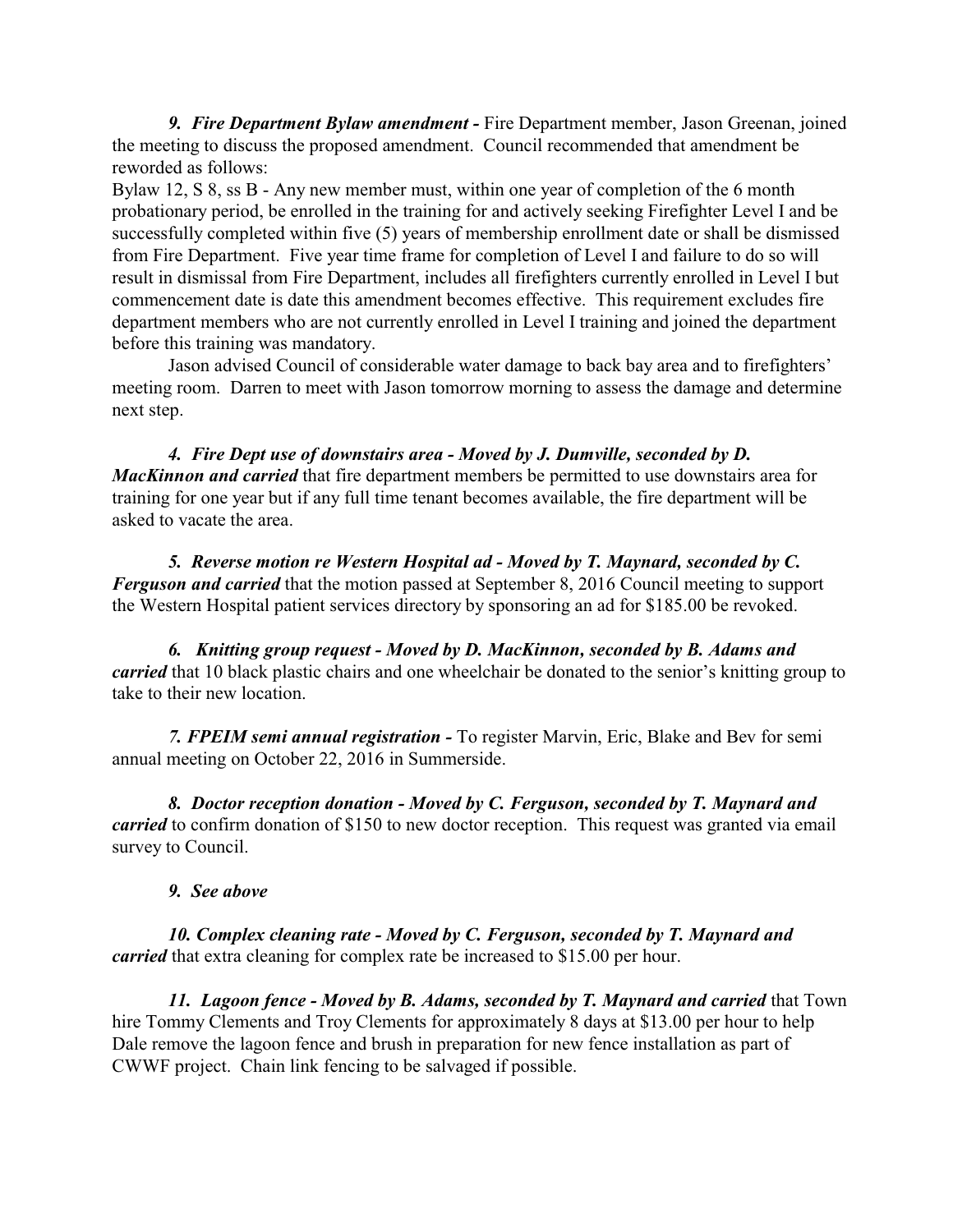*12. Defibrillator for complex - Moved by M. MacDonald, seconded by D. MacKinnon and carried* that a defibrillator be purchased for the complex.

*13. ADIC funds -* Bev advised that a reserve fund of \$2400 and fundraising money of \$1017, earmarked for children's activities, still exists on the books. Council agreed that the funds to be used for such activities as Haunted House, Santa Claus parade and next year's day camp. *Moved by T. Maynard, seconded by D. MacKinnon and carried that auditor be directed to* reserve any of these funds not spent this year.

*14. Other business & correspondence:*

*Red Oak Shrine Club - Moved by D. MacKinnon, seconded by B. Adams and carried* that Town donate \$100 to Red Oak Shrine Club.

*Warren Ellis/Terry Fox Run donation request -* To advise that the Town holds it's own event for the Terry Fox Run and declines to donate.

*Maple House Café ad - Moved by B. Adams, seconded by T. Maynard and carried that* Town sponsor \$75 ad with West Prince Graphic to congratulate Maple House Café for grand opening.

*Schools in review process -* Council agreed that input should be provided to this consultation in support of maintaining our school in O'Leary as it is an integral part of our community. Other organizations rely on the use of that facility as well and the school relies on the community resources such as the arena, soccer fields, walking track, curling club, library and recreation department staff. O'Leary is demonstrating it's potential for growth with the seven new businesses in the last year and a half plus the planning and site preparation for a residential subdivision, new strip mall and senior care facility. Losing our school would be detrimental to the sustainability of our community and the school would suffer by not benefiting from municipal resources. To draft a submission for the School Review committee.

Bev to supply Council with a list of donations made last year for comparison to this year's.

#### *6.* **COMMITTEE OF THE WHOLE**

*Moved by M. MacDonald, seconded by T. Maynard and carried that Council adjourn to* committee of the whole session at 8:35 pm.

*Moved by C. Ferguson, seconded by D. MacKinnon and carried that regular meeting* reconvene at 8:55 pm.

#### **Results from Committee of the Whole**

*Moved by T. Maynard, seconded by C. Ferguson and carried that Council agree with* O'Leary Planning Board recommendation to not approve rezoning application from Stanley and Adrienne MacDonald. Concern expressed about current property owners in this area who have constructed single family housing and duplexes and Planning Board and Council felt it wasn't appropriate to mix single family housing and duplexes with mini homes as it can affect property values. The area in question is small with 5 - 6 building lots available and would be limited to developing a mini home park and room to grow is unavailable. The property is currently zoned R3 which is very flexible and allows the owners to develop with construction of single family dwellings, duplexes and semi